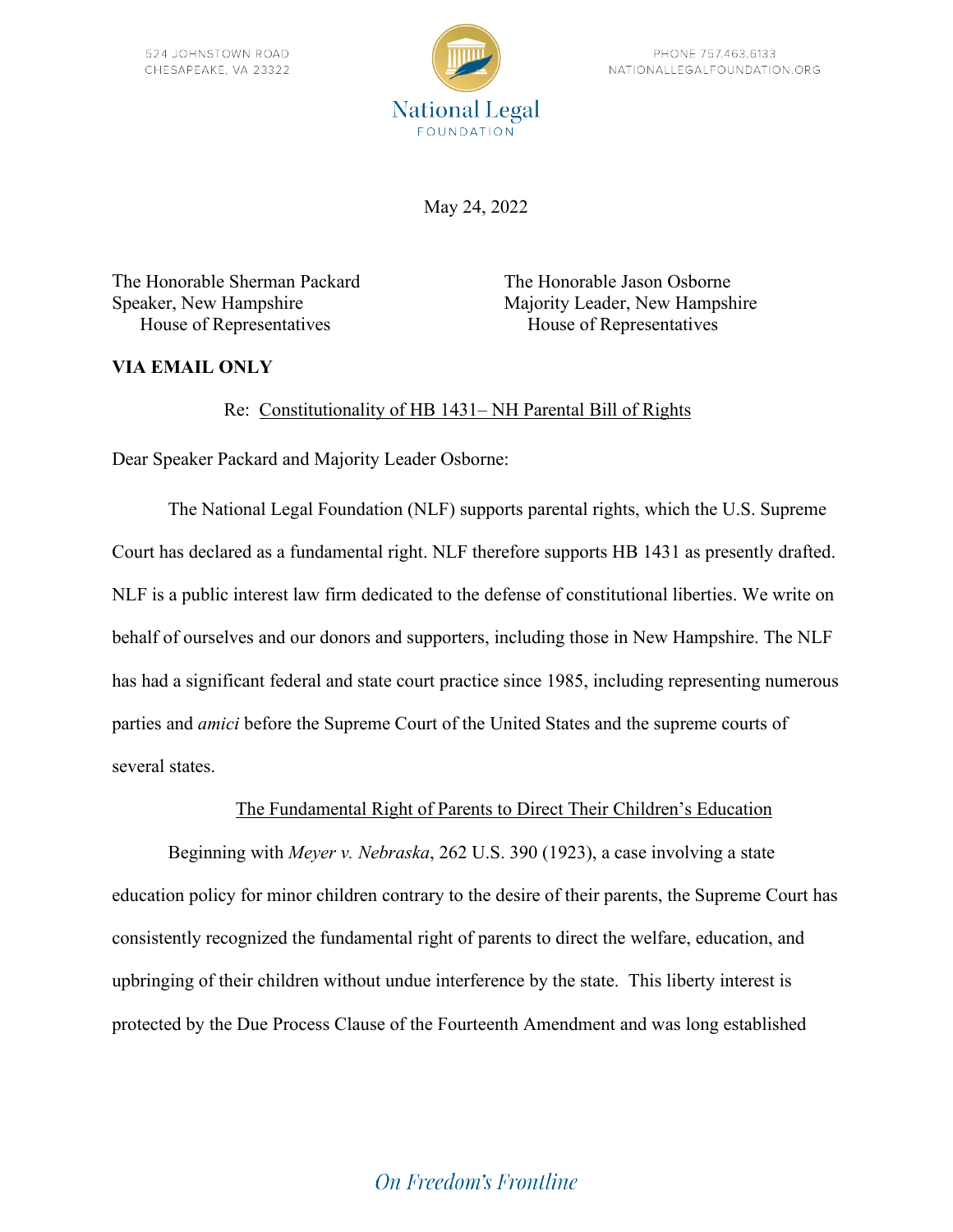previously in the common law.<sup>[1](#page-1-0)</sup> The "Fourteenth Amendment 'forbids the government to infringe . . . "fundamental" liberty interests *at all*, no matter what process is provided, unless the infringement is narrowly tailored to serve a compelling state interest.'" *Wash. v. Glucksberg*, 521 U.S. 702, 721 (1997), quoting *Reno v. Flores*, 507 U.S. 292, 302 (1993) (emphasis in original); *see Jordan by Jordan v. Jackson*, 15 F.3d 333, 343 (4th Cir. 1994).

The plurality opinion in *Troxel v. Granville*, 530 U.S. 57 (2000), summarized prior decisions of the Court on the issue of fundamental rights:

The liberty interest at issue in this case—the interest of parents in the care, custody, and control of their children—is perhaps the oldest of the fundamental liberty interests recognized by this Court. More than 75 years ago, in *Meyer v. Nebraska,* 262 U.S. 390, 399, 401 (1923), we held that the "liberty" protected by the Due Process Clause includes the right of parents "to establish a home and bring up children" and "to control the education of their own." Two years later, in *Pierce v. Society of Sisters,* 268 U.S. 510, 534-535 (1925), we again held that the "liberty of parents and guardians" includes the right "to direct the upbringing and education of children under their control." We explained in *Pierce* that **"[t]he child is not the mere creature of the State**; those who nurture him and direct his destiny have the right, coupled with the high duty, to recognize and prepare him for additional obligations." *Id.,* at 535. We returned to the subject in *Prince v. Massachusetts,* 321 U.S. 158 (1944), and again confirmed that there is a constitutional dimension to the right of parents to direct the upbringing of their children. "**It is cardinal with us that the custody, care and nurture of the child reside first in the parents**, whose primary function and freedom include preparation for obligations the state can neither supply nor hinder." *Id.,* at 166.

In subsequent cases also, we have recognized the fundamental right of parents to make decisions concerning the care, custody, and control of their children. **In light of this extensive precedent, it cannot now be doubted that the Due Process Clause of the Fourteenth Amendment protects the fundamental right** 

<span id="page-1-0"></span><sup>1</sup> *See generally* Wm. Blackstone, *Commentaries on the Law of England*, Book the First, ch. XVI, at \*447, \*450, https://oll.libertyfund.org/titles/blackstone-commentaries-on-the-lawsof-england-in-four-books-vol-1; *see also Middleton v Middleton*, 329 Md. 627, 620 A.2d 1363 (1993) (relying on Blackstone).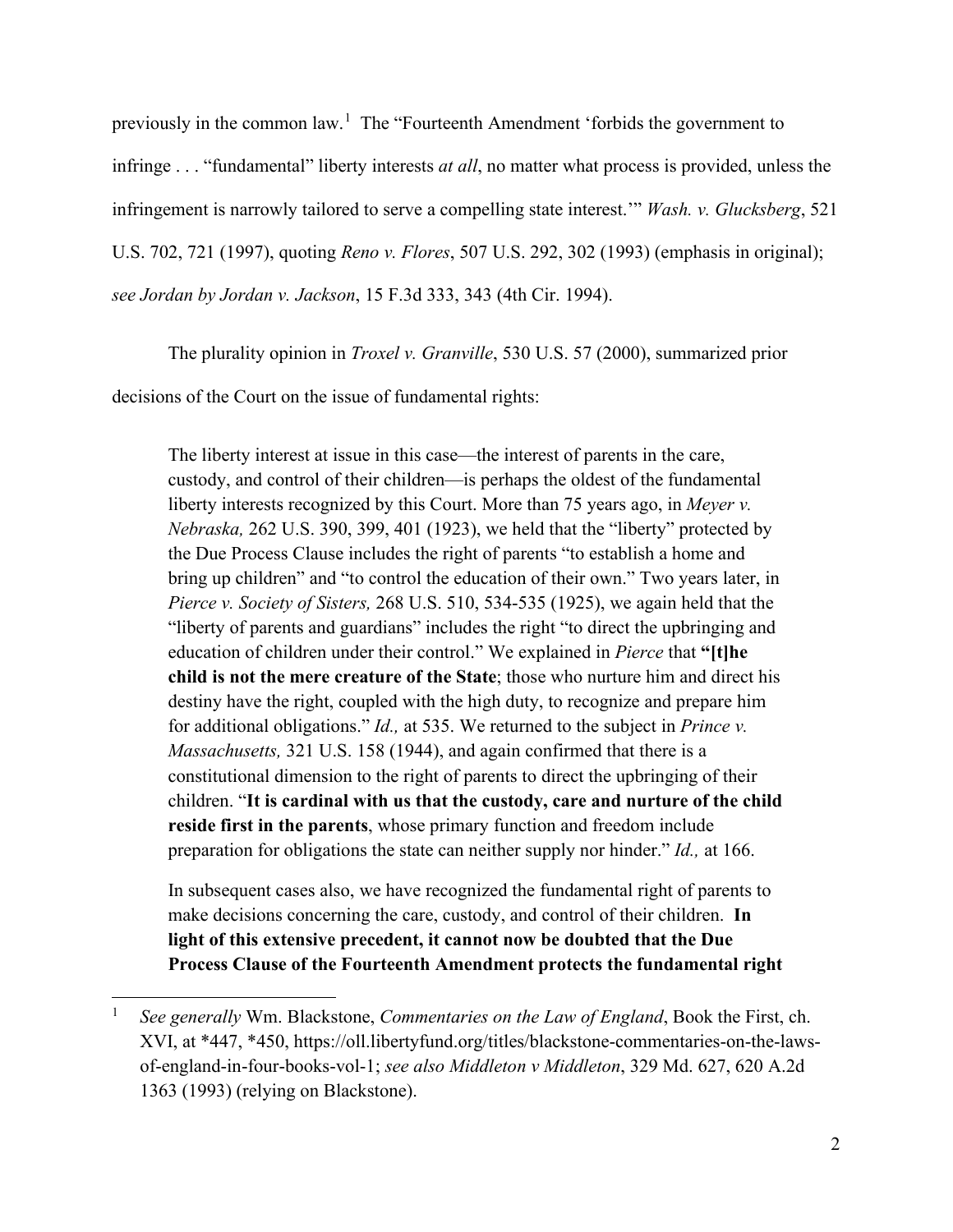### **of parents to make decisions concerning the care, custody, and control of their children.**

*Id.* at 65-66 (emphasis added, some internal citations and quotations omitted); *see also Stanley v. Illinois*, 405 U.S. 645, 651 (1972) (collecting cases); *May* v. *Anderson,* 345 U. S. 528, 533 (1953) (describing parental rights as "far more precious . . . than property rights").

Parents' fundamental right to direct the education of their child is not absolute. A parent, for instance, cannot dictate the school calendar for the children, nor the curriculum to follow in a specific grade, nor the dress code. A specific textbook is needed for the *whole* 4<sup>th</sup> grade English class, and a separate text is needed for the *whole* 7<sup>th</sup> grade math class. Any teacher, quite frankly, would be overwhelmed if parents dictated which history book would be used by their child in class, and testing would be next to impossible. Similarly, a child-specific calendar would be unworkable in the attendance office, and child-specific dress codes would be unenforceable.

Although calendars, curricular matters, and dress codes are within the province of the school, there are other areas that are clearly within the province of the parents. The Third Circuit Court of Appeals in a school case involving parental rights drew the line at school counseling and psychological testing and is apt here.

School-sponsored counseling and psychological testing that pry into private family activities can overstep the boundaries of school authority and impermissibly usurp the fundamental rights of parents to bring up their children, as they are guaranteed by the Constitution. Public schools must not forget that *"in loco parentis"* does not mean "displace parents."

It is not educators, but parents who have primary rights in the upbringing of children. School officials have only a secondary responsibility and must respect these rights. State deference to parental control over children is underscored by the [Supreme] Court's admonitions that the child is not the mere creature of the State, and that it is the parents' responsibility to inculcate moral standards, religious beliefs, and elements of good citizenship.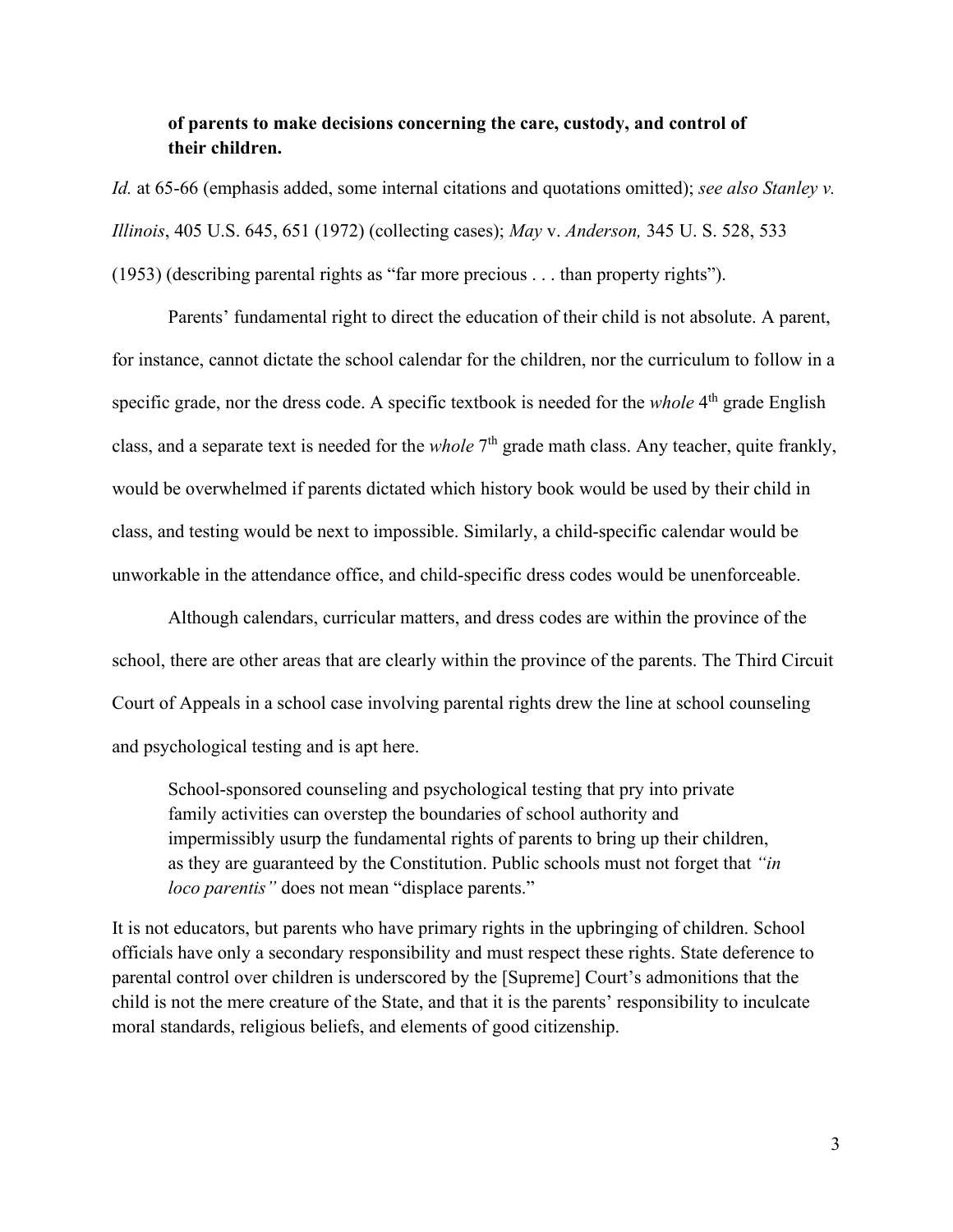*Gruenke v. Seip*, 225 F.3d 290, 307 (3d Cir. 2000) (internal citations and quotations omitted). See also *Parham v. J.R.,* 442 U.S. 584, 602 (1979), in which the U.S. Supreme Court stated,

The law's concept of the family rests on a presumption that parents possess what a child lacks in maturity, experience, and capacity for judgment required for making life's difficult decisions. More important, historically it has recognized that natural bonds of affection lead parents to act in the best interests of their children. 1 W. Blackstone, Commentaries \* 447; 2 J. Kent, Commentaries on American Law \* 190.

Gender dysphoria, like other medical or psychological conditions that may need to be addressed while the child is in school, is not part of the primary educational mission for which parents have entrusted their children to the public schools. It is a core parental issue involved in the care, health, and welfare of their children. Just as a school must send scholastic progress reports (report cards) to parents (which, incidentally, "outs" the lazy or uncooperative students to their parents and may lead to abuse), so schools must share information with parents on those matters particularly within the province of parents.

#### HB 1431 Correctly Designates Those Areas of School That Are the Province of Parents

HB 1431 declares this "oldest of the fundamental liberty interests" to be also a fundamental right under New Hampshire law, and imposes upon the government the usual burden if the State seeks to limit this fundamental right – the State and its political subdivisions and/or schools must show that its limitation is "reasonable and necessary to achieve a compelling state interest and that such action is narrowly tailored and cannot be achieved by less restrictive means." House Bill 1431 may flesh out parental rights in New Hampshire more precisely than the courts have done, but this Bill is precisely aligned with U.S. Supreme Court precedent.

We understand that in a communication with some of the conferees on HB 1431, the Department of Justice has raised some questions with respect to this Bill. In reading this communication, we are quite surprised that the Department did not consider or even mention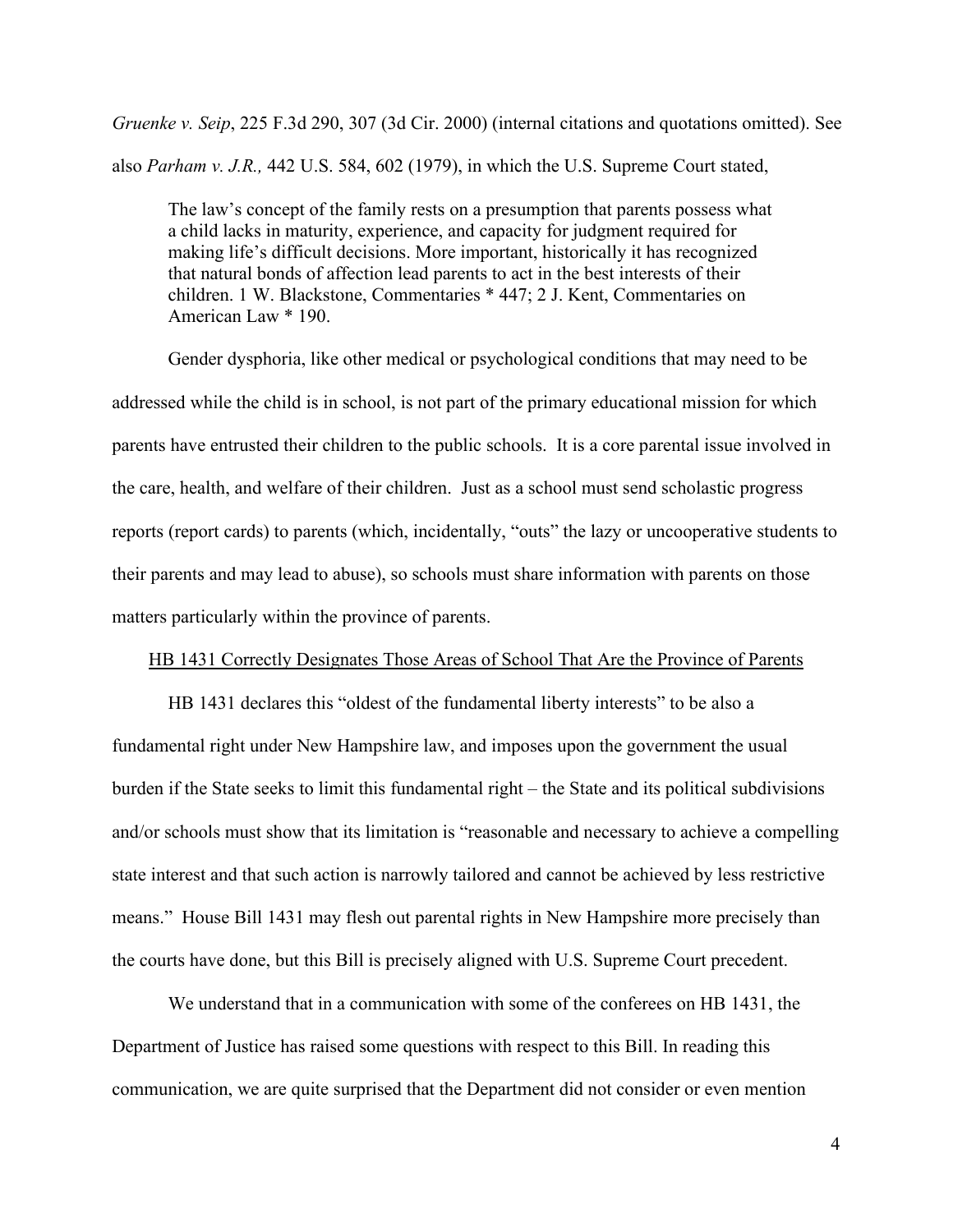*Meyer v. Nebraska, Pierce v. Society of Sisters, Prince v. Massachusetts* or *Troxel v. Granville*, all of which establish without question the fundamental right of parents to control the upbringing and education of their children. The Department instead focuses on potential litigation and potential conflicts with New Hampshire's Law Against Discrimination that may arise if HB 1431 is enacted.

Regarding potential litigation, let us assure you that the Department and the public schools need not worry only about litigation filed by certain civil rights groups. We have filed against the Montgomery County (Md.) Public Schools alleging that the schools' policy of withholding information from parents concerning their children's gender dysphoria violates the fundamental right of the parents. A similar complaint has been filed against the public schools in Madison, Wisconsin and the public schools in Jacksonville, Florida (let me know if you want a copy of the complaints). We are preparing to file another similar lawsuit in the Midwest, and we look forward to representing New Hampshire parents who have suffered injury because a New Hampshire public school has violated their parental rights by purposely withholding information and, in some cases, deceiving the parents.

Regarding the Law Against Discrimination, the Department quotes the statute – "no person shall be excluded from participation in, denied the benefits of, or be subjected to discrimination in public schools because of their . . . sex, gender identity, [and] sexual orientation." The Department then cites three portions of HB 1431 that trigger parental notification – first, if the school initiates, investigates, or takes action with respect to the policy governing gender expression or identity (169-I:5 (g)); second, if the school registers (or terminates the registration of) a student in a club  $((169-I:5 (f)(1))$ ; or third, if the school provides counselling services to a student regarding their sexual orientation or gender identity. The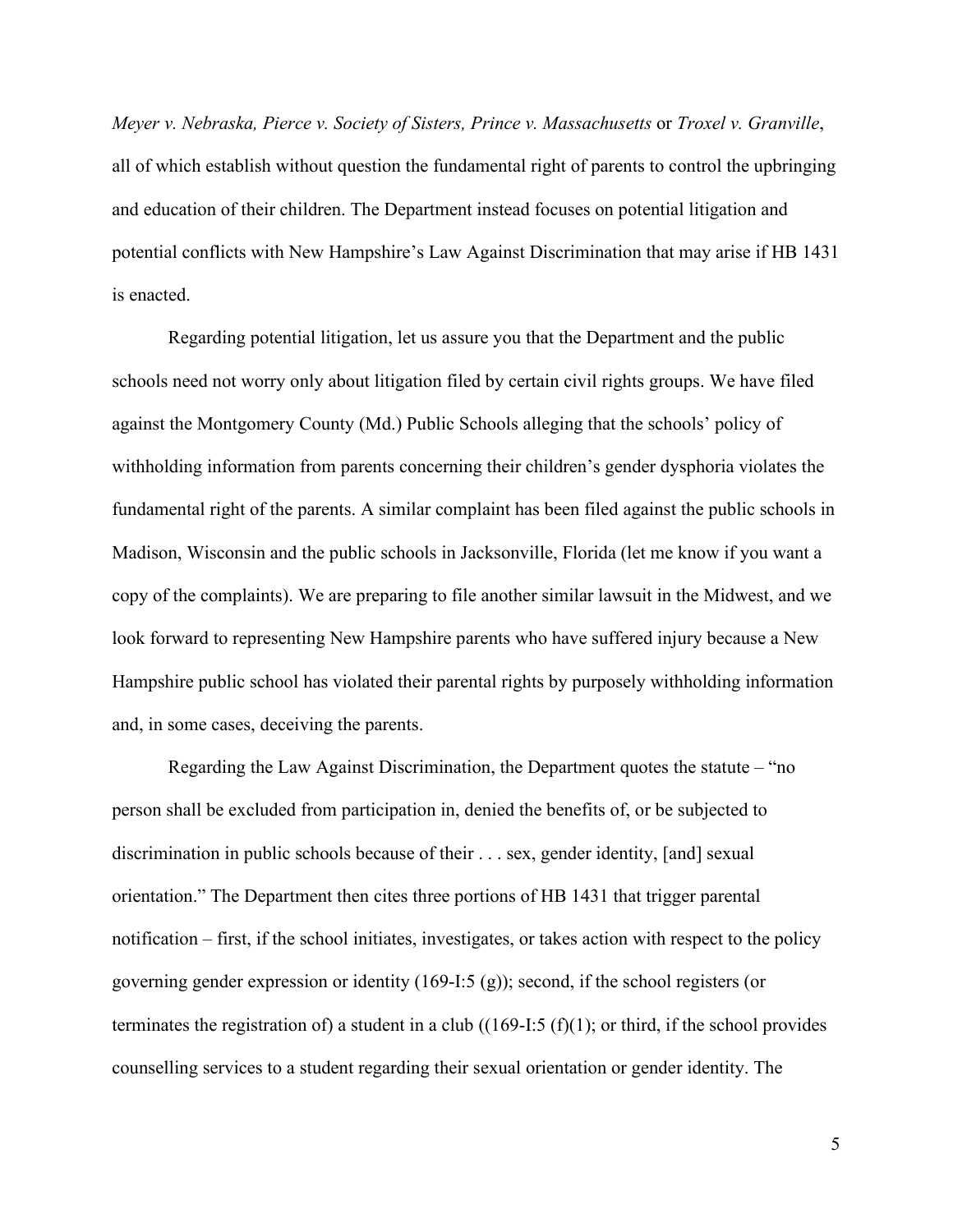Department argues that the required parental notification will "out" the child to his/her parents, and fear of this "outing" will cause a child to decline educational services and thus suffer "discrimination."

A review of HB 1431 reveals, however, its lack of discrimination. Students with gender dysphoria are not singled out in the statute. Parental notification is triggered if the child bullies, hazes, sexually harasses, commits a dress code violation, skips school, has behavioral management issues, has substance abuse issues, considers suicide, needs a disability accommodation, or needs a special meal  $(169-I:5(g))$ . Parents are also notified if the school initiates, terminates or changes a child's course of study, athletic teams, clubs, other extracurricular activities, imposes any discipline, recommends an individualized education plan, receives medical services, enrolls in a free lunch plan, goes on a field trip, and receives medication, psychological or counseling services (169-I:5 (f)). So, the school must give parents notice if the child registers for the Gay-Straight Alliance, or the Fellowship of Christian Athletes. The school must give parents notice if a child gets school counselling because of a breakup with a girlfriend, frustration with parents because they won't buy her a new car, or because of gender dysphoria. The school must give notice if a boy indicates to the school that he wants to be a girl, if a girl wants to become a boy, or if a boy who was once a girl wants to become again a boy. The whole purpose of HB 1431 is, of course, providing parents with information so they can fulfill their duty to raise and educate their children, and HB 1431 guarantees that schools are an ally, and not an enemy, of parents in the exercise of their fundamental right.

Regarding the case law in this area, the Department cites the U.S. Supreme Court decision of *Bostock v. Clayton County,* 140 S. Ct. 1731 (2020) and the Fourth Circuit decision of *Grimm v. Gloucester County School Board*, 972 F.3d 586 (4<sup>th</sup> Cir. 2020). *Bostock* was an

6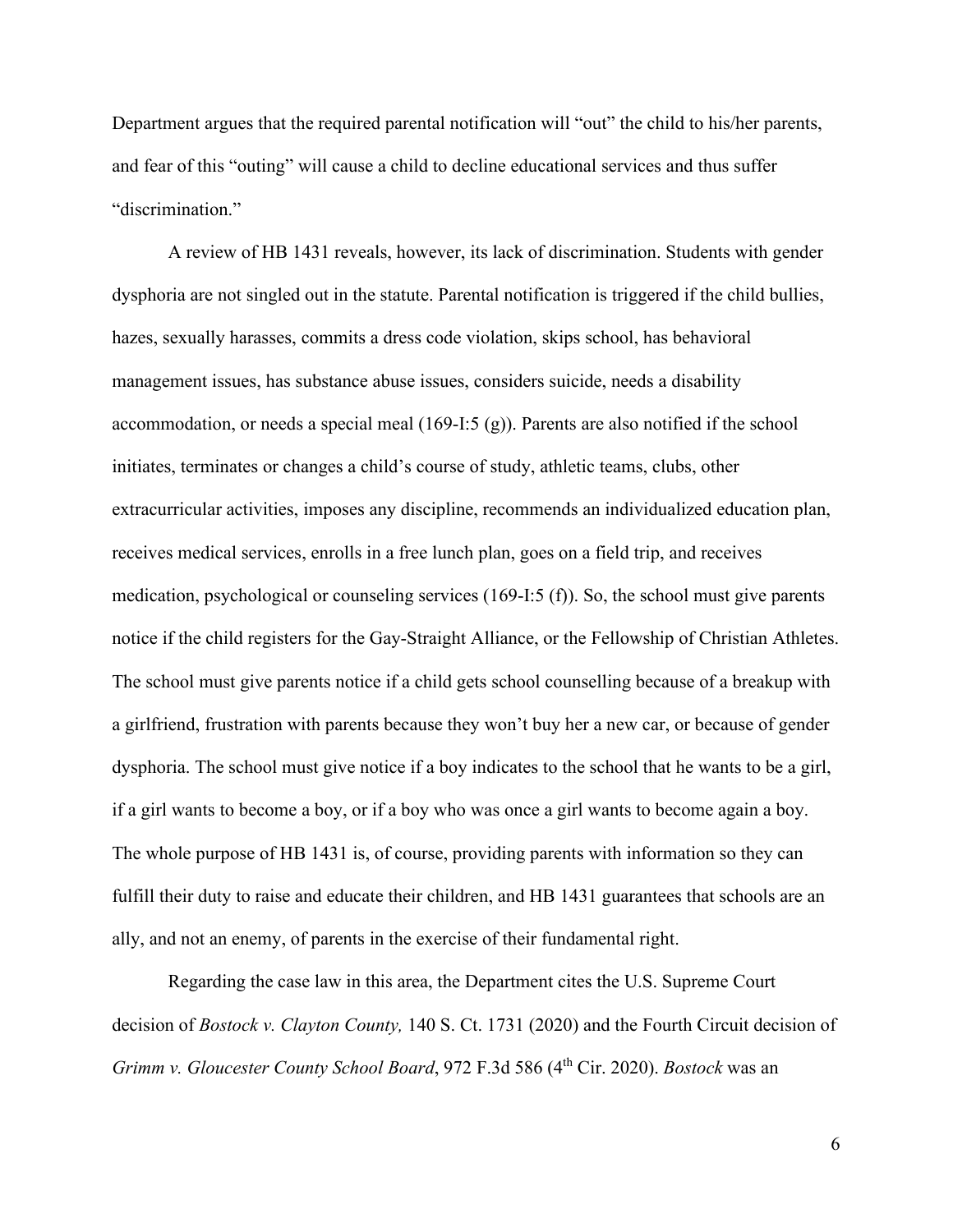employment case that construed Title VII of the Civil Rights Act. Although this case may be pertinent to the State and schools and their employees, it has nothing to do with education and the relationship between a school, a student, and his/her parents. In fact, Justice Gorsuch, writing for the Court, specifically wrote that the Court was **not** deciding the meaning of "sex" with respect to Title IX that pertains to schools. See 140 S.Ct. at 1753. *Grimm* was a Virginia case involving a biological female who saw herself as a male and challenged the school's refusal to allow her to use the boys' bathroom at school. In spite of the fact that federal law specifically authorized the segregation of sexes for purposes of bathrooms under Title IX (see 34 C.F.R. § 106.33), the 2-1 majority concluded that denying a biological girl who thought herself a boy the right to use the boys' washroom at school was sex discrimination under Title IX.

No parents intervened in the *Grimm* case, and therefore the Fourth Circuit never considered the Virginia Parental Rights Act (Virginia Code § 1-240.1). Moreover, Gavin Grimm and his mother jointly asked the school to allow Gavin to use the boys' washroom, so the school did not "out" Gavin to his parents. The *Grimm* case, therefore, does not lend much support to the Department's argument.

A case far more pertinent to the Department's main argument that "outing" a gay or gender dysphoric student may threaten the safety of the child is the recent case of *Ricard v. USD 475 Geary County, KS School Board,* 2022 WL 1471372 (D. Kan. 2022). In *Ricard* the school adopted a policy requiring its teachers to use for students the pronoun the student specified (therefore a male may prefer the use of she/her and the teacher must comply). The teacher contended that the policy resulted in dishonesty and therefore for religious reasons she refused to comply, was disciplined, and thereafter brought an action for equitable relief. The federal court determined that the teacher's religious conviction was substantial and burdened by the school's

7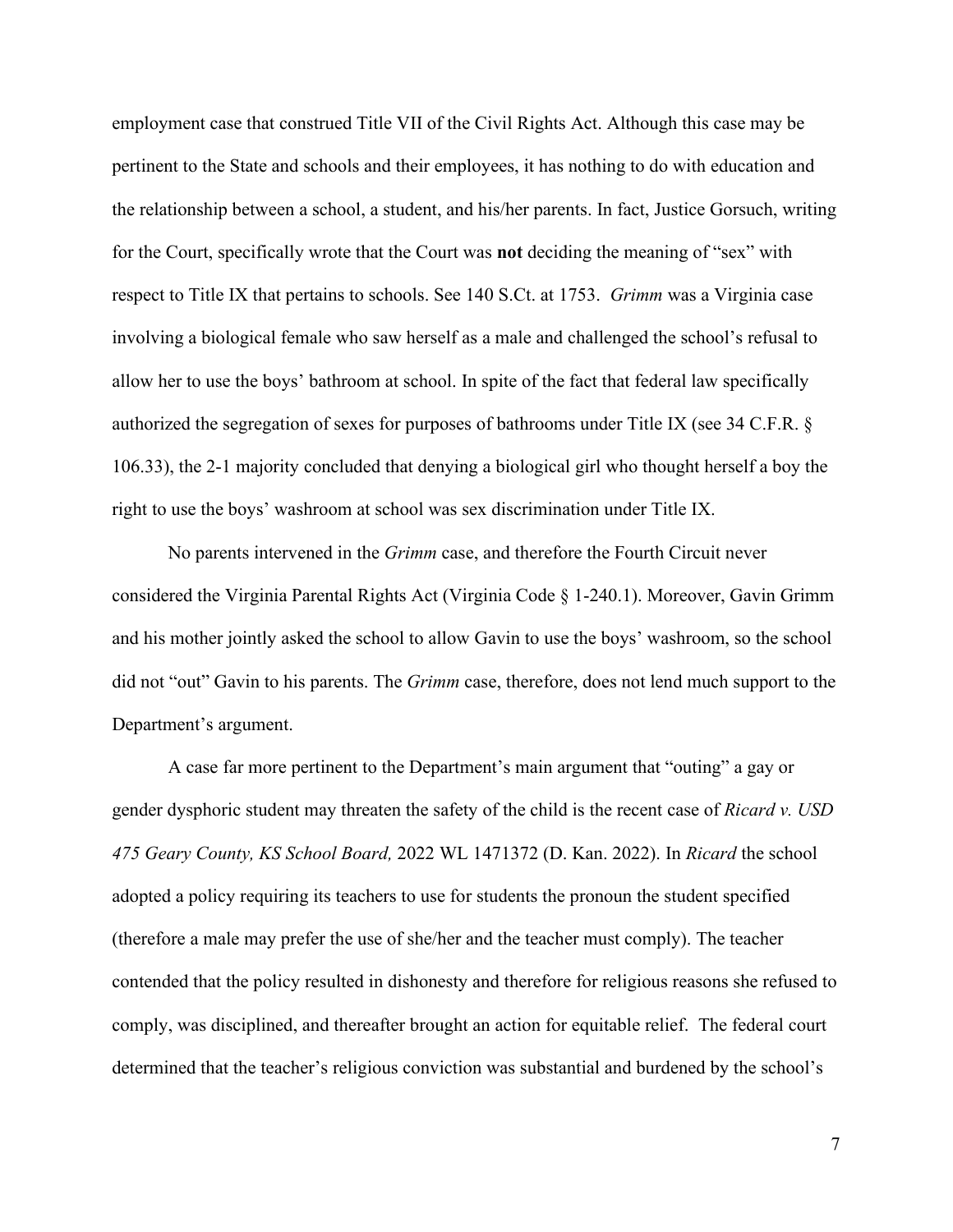action, and therefore determined that the school must show a compelling reason for the policy. At the hearing on the motion for preliminary injunction, the "District's administrator took the position it was not the District's place to 'out' a student to their 'parents.' And the District's counsel argued that 'if the home life is such that the —the student doesn't want to be out to their parents, it's not our job to do it." *Id.* at 7.

In response to this argument, the *Ricard* court noted that under federal policy, as evidenced by the Family Educational Rights and Privacy Act (20 U.S.C. § 1232g), parents have the right to access information held by the school about their minor children. *Id.* Moreover, the court noted that parents in the United States have a fundamental right to control the upbringing of their children, which rests on the "fundamental premise that a child is 'not the mere creature of the State . . .'" *Id.* at 8, quoting *Troxel v. Granville,* 530 U.S. 57, 65 (2000). The court concluded in this regard that,

It is difficult to envision why a school would even claim—much less how a school could establish—a generalized interest in withholding or concealing from the parents of minor children, information fundamental to a child's identity, personhood, and mental and emotional well-being such as their preferred name and pronouns. *Id.*

The Department's fear of a school "outing" a child to a parent, and placing that child in danger, is overblown. If a parent receives notice from a school that her child is meeting with a school counselor to discuss gender dysphoria, or has joined the Gay-Straight Alliance Club (or for that matter the school club sponsored by the local Baptist church), the parent's reaction can be acceptance (if not joy), indifference, or concern. For the joyous or indifferent parent, there certainly is no danger in the child being "outed." For the concerned parent, the Department assumes that the parent will abuse the child, which is itself a denial of due process since there has been no investigation, notice, or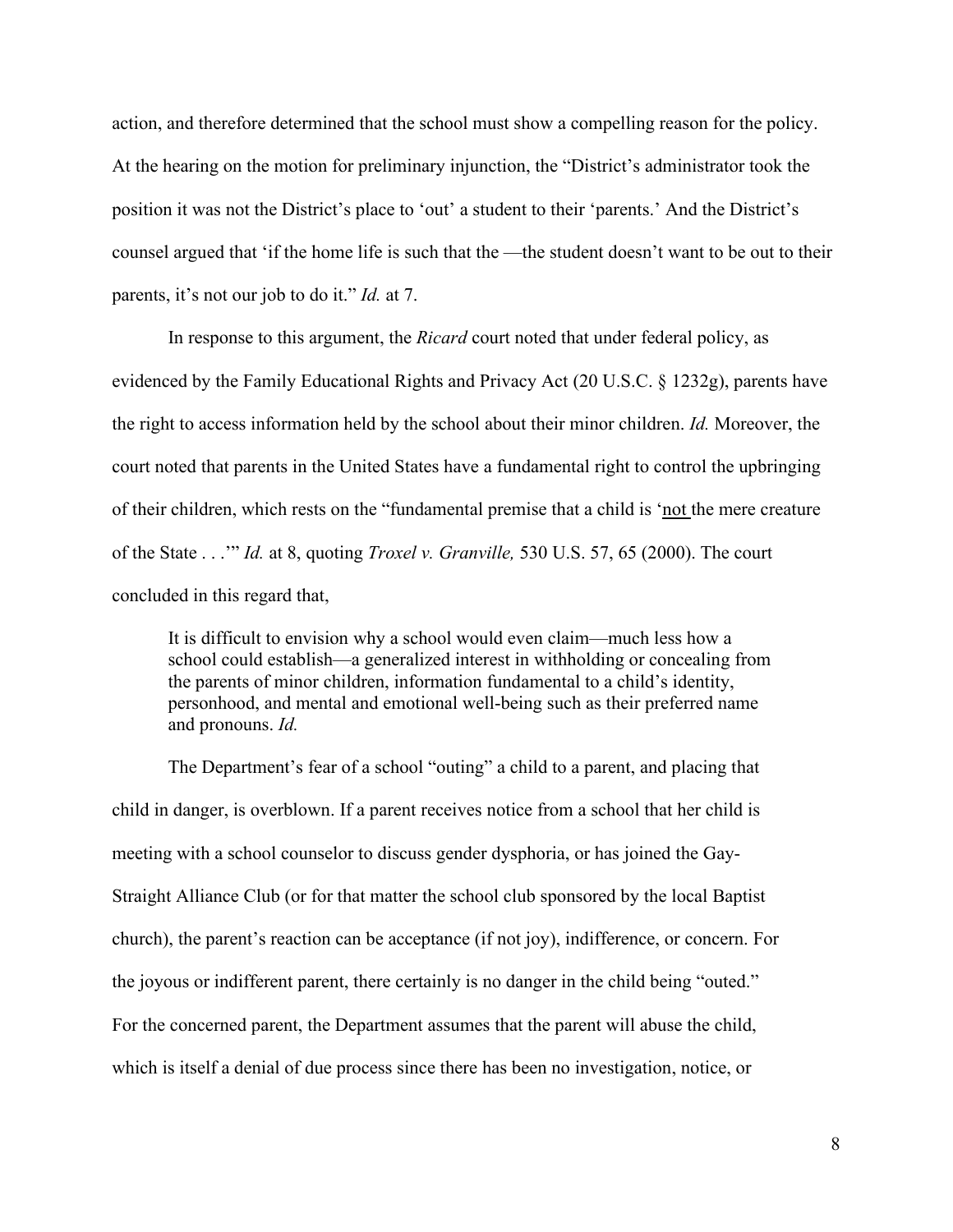hearing as to the unfitness of the parent with respect to the child. Moreover, HB 1431 specifically addresses this concern in Section 169-I:6, which states that the Parental

Rights Act does not

I. Authorize a parent of a minor child in this state to engage in conduct that is unlawful or to abuse or neglect his or her minor child in violation of general law, as defined in RSA 169-C. II. Restrict the authority of the department of health and human services, division for children, youth and families. III. Prohibit a court of competent jurisdiction, law enforcement officer, or employees of a government agency that is responsible for child welfare from acting in his or her official capacity.

In other words, established law enforcement authorities are not restricted from handling child abuse cases that may arise from an "outing," just like they have been handling these cases for decades.

The Department's final paragraph discussing the potential liability of a school/ municipality that "outs" a child is disingenuous. The Department cites the case of *Sterling v*. *Borough of Minersville,* 232 F.3d 190, 196 (3rd Cir. 2000) in which municipal police threatened to "out" **an 18 year old adult** who thereafter committed suicide, and the city settled the claim for \$100,000. Here the children subject to the NH Parental Rights Act are *children*, who lack the capacity to file suit. Moreover, the children's parents are being informed, pursuant to their fundamental rights as parents, by schools pursuant to New Hampshire law. How can parents under such facts ever establish standing to sue?

In the last case cited by the Department in its communication on HB 1431 (*Wyatt v. Fletcher, 718 F.3d 496 (5<sup>th</sup> Cir. 2013), the Department of Justice cites with good reason the dissenting* opinion, since the majority held directly the opposite. In *Wyatt,* two public high school coaches confronted a female high school student about dating an older woman and, in a subsequent meeting with the student's mother, the coaches "outed" the student's sexual